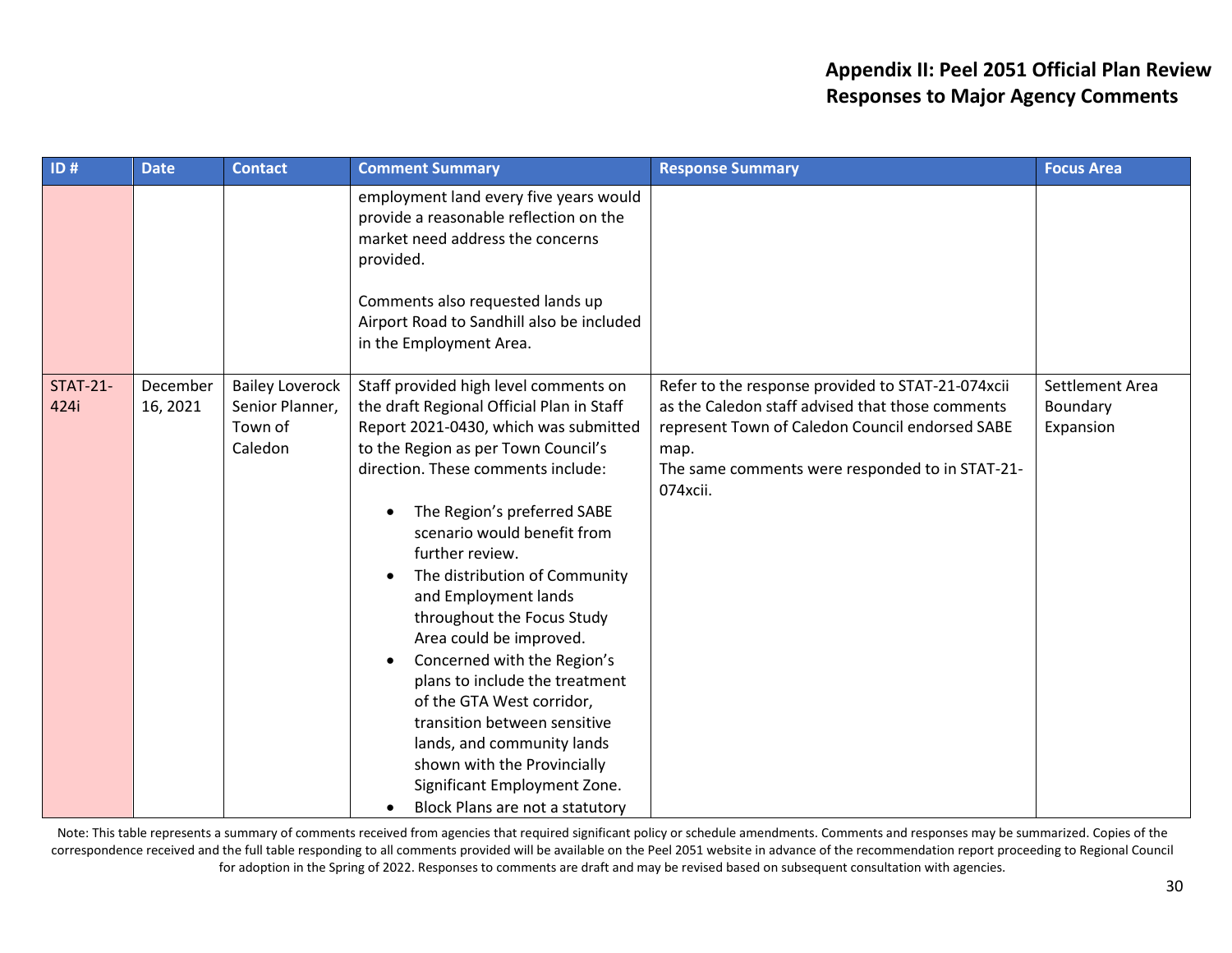## **Appendix II: Peel 2051 Official Plan Review Responses to Major Agency Comments**

| ID#                        | <b>Date</b>          | <b>Contact</b>                                                  | <b>Comment Summary</b>                                                                                                                                                                                                                                                                                                                                                                                                                                                                                                                                                                                                                                                                                                                                                                                      | <b>Response Summary</b>                                                                                                                                                                                                                                                               | <b>Focus Area</b>                        |
|----------------------------|----------------------|-----------------------------------------------------------------|-------------------------------------------------------------------------------------------------------------------------------------------------------------------------------------------------------------------------------------------------------------------------------------------------------------------------------------------------------------------------------------------------------------------------------------------------------------------------------------------------------------------------------------------------------------------------------------------------------------------------------------------------------------------------------------------------------------------------------------------------------------------------------------------------------------|---------------------------------------------------------------------------------------------------------------------------------------------------------------------------------------------------------------------------------------------------------------------------------------|------------------------------------------|
|                            |                      |                                                                 | requirement; therefore the<br>Town does not agree with the<br>prescribed use of this tool. Block<br>Plan policies should allow for<br>flexibility, as there may be<br>instances where block planning<br>is necessary but, in some cases,<br>the secondary planning process<br>will be sufficient.<br>Town staff support the Regional<br>$\bullet$<br>policy direction for the Future<br>Strategic Employment A<br>around Sandhill but sugge t<br>further consideration be glen<br>to this area.<br>Request for<br>crease<br>$\bullet$<br>employmer ands<br>$r_{\text{mearto}}$<br>1,700 hectares<br>help retain<br>iness attract new<br>exi<br>sinesses, a vi mou towards a<br>re balanced tax ratio. Town<br>stake equeste that Regional<br>Council and ase the amount of<br>employment lands in the SABE. |                                                                                                                                                                                                                                                                                       |                                          |
| <b>STAT-21-</b><br>074xcii | December<br>16, 2021 | <b>Bailey Loverock</b><br>Senior Planner,<br>Town of<br>Caledon | Staff prepared a revised version of the<br>Regional staff recommended draft SABE<br>map. This mapping is intended to<br>support the Town's comments provided<br>and addresses the concerns highlighted<br>by staff, such as some of the proposed                                                                                                                                                                                                                                                                                                                                                                                                                                                                                                                                                            | Under the 5.6.20 - Designated Greenfield<br>$\bullet$<br>Area preamble, a sentence will be included<br>describing that if the secondary plan<br>provides a sufficient level of detail<br>(ultimately meeting the level of detail that a<br>block plan would address) a separate block | Settlement Area<br>Boundary<br>Expansion |

Note: This table represents a summary of comments received from agencies that required significant policy or schedule amendments. Comments and responses may be summarized. Copies of the correspondence received and the full table responding to all comments provided will be available on the Peel 2051 website in advance of the recommendation report proceeding to Regional Council for adoption in the Spring of 2022. Responses to comments are draft and may be revised based on subsequent consultation with agencies.